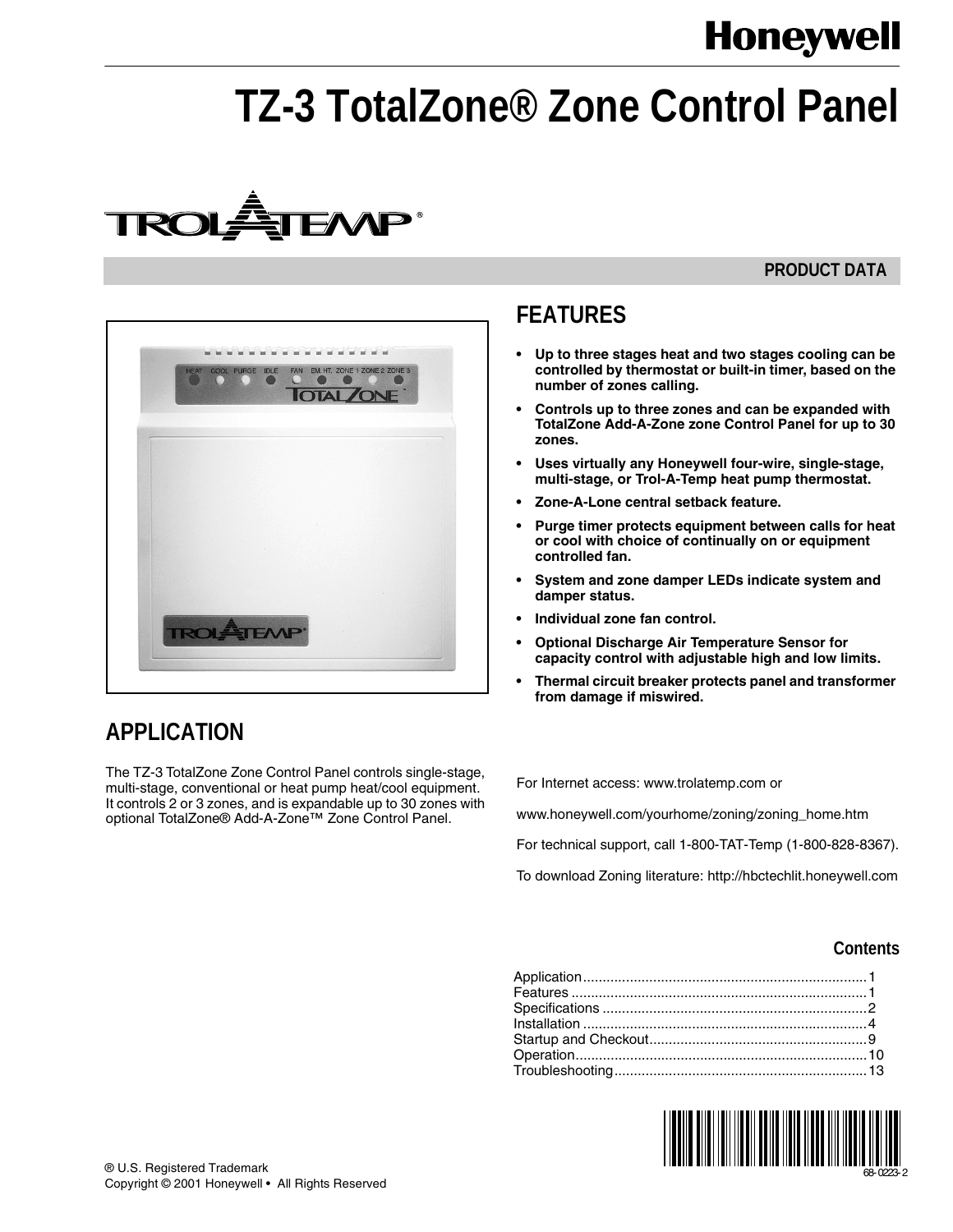# **SPECIFICATIONS**

**Electrical:** 24 Vac, 60 Hz.

**Dimensions:** See Fig. 1.

**Mounting:** Mounts with three screws (provided) through holes in cabinet back

**Wiring:** 18-gauge wire for all equipment and system connections

### **Wiring Connections:**

Thermostat: W2, L, G, Y, R, W Dampers: M6 (Closed); M4 (Open); M1 (Common) ZoneMax TL, TL Zone-A-Lone: OC,OC. Transformer: TR1 (hot), TR2 (common). Equipment: Y2, Y1, O, R, G, B, W1, E, W2, W3.

### **Thermostats (See Table 1):**

Conventional 4-wire (R,W,Y,G) thermostats. Manual or automatic changeover switching subbase for each zone thermostat. Multi-stage or select heat pump thermostats can be used.



**Fig. 1. TZ-3 dimensions in in. (mm).**

### **Table 1. Recommended Thermostats.**

| <b>System</b>            | Trol-A-Temp Logo                        |                          | <b>Honeywell Logo</b>                                                        |                                                                                                |
|--------------------------|-----------------------------------------|--------------------------|------------------------------------------------------------------------------|------------------------------------------------------------------------------------------------|
| Single Stage             | Non-Programmable                        | Programmable             | Non-Programmable                                                             | Programmable                                                                                   |
|                          | T87F3715/Q539A1436<br>T87F3707Q539A1428 | T8601D2027<br>T8131C1020 | T87F1859/Q539A1014<br>Q87F4010/Q539A4026<br>T8400C1016<br>T8400C1040         | T8600D2069<br>T8600D2028<br>T8601D2019<br>T8602D2018<br>T8602D2000<br>T8000C1002<br>T8000C1010 |
| Heat Pump <sup>a</sup>   |                                         | T8611G2051 <sup>a</sup>  | Y594R1243 <sup>a</sup><br>Y594G1252 <sup>a</sup><br>T8411R1002<br>T8411R1028 | T8011R1006<br>T8011R1014                                                                       |
| Multi-Stage <sup>b</sup> |                                         |                          | Y594D1347 <sup>b</sup>                                                       | T8624D2004 <sup>a</sup><br>T8624D2012 <sup>b</sup>                                             |

<sup>a</sup>Heat pump thermostat with single Y first-stage terminals. See Heat Pump Thermostats with Single Y Output section and Fig. 3. bMulti-stage and heat pump thermostats are not required to control multi-stage and heat pump systems with TotalZone. They are used only when second stage or emergency heat control from the zone thermostat is needed.

### **Dampers (See Table 2):**

Five dampers maximum connected to each panel.

Use SDCR for additional dampers required on one zone. Use isolation relay when CDO-32 Damper or ML6161

Motor Actuator is used (see Fig. 10).

Dampers are connected to M1, M4, and M6 (see Fig. 6-10 for hookups).

| М1 | Common      |
|----|-------------|
| M4 | Power Open  |
| M6 | Power Close |

**Accessories:** For required accessories, see Table 3.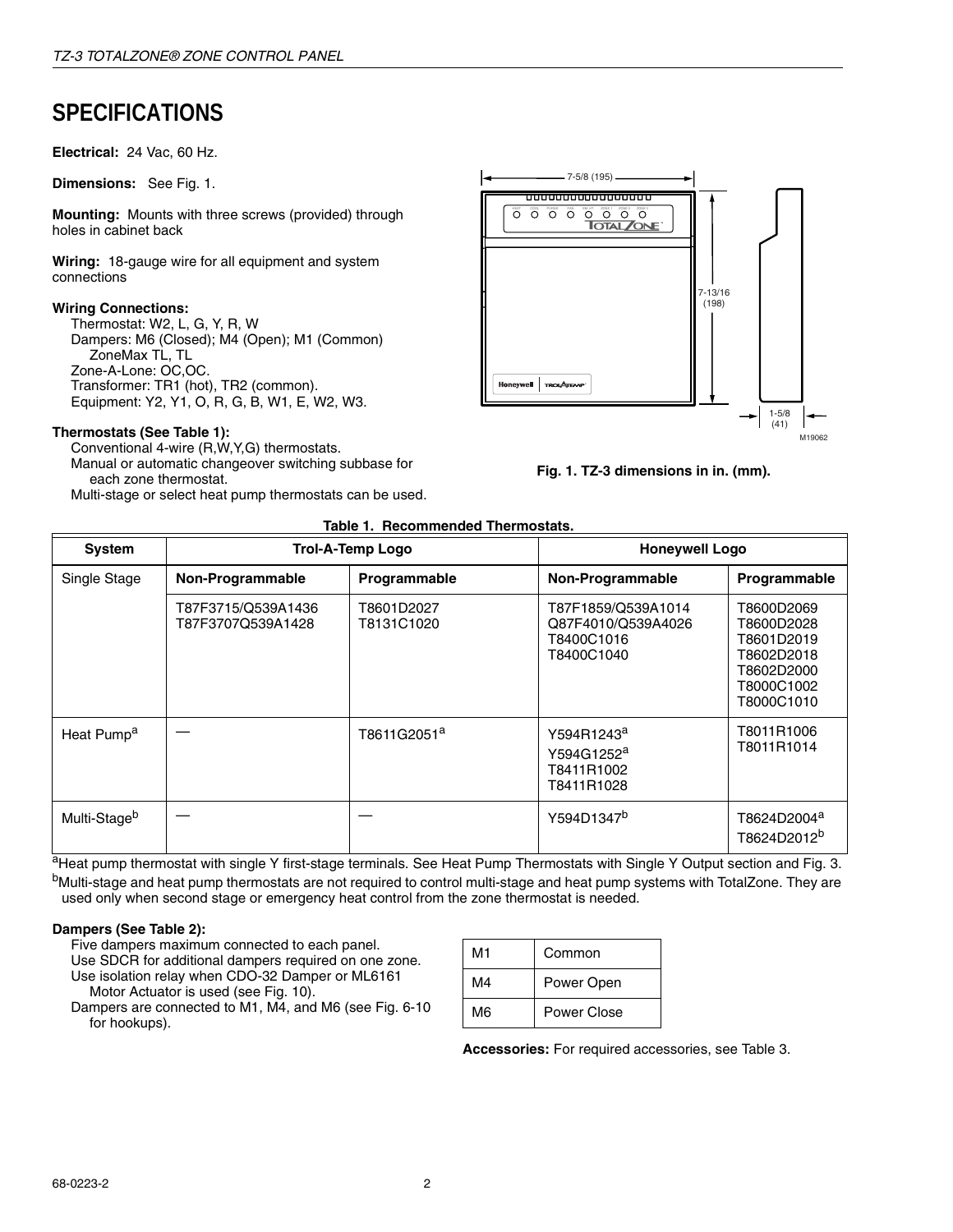| <b>Honeywell Damper Type</b> | Round      | Rectangular                              |
|------------------------------|------------|------------------------------------------|
| Power-open/power-closed      | MARD       | <b>IOBD</b><br>AOBD<br>AOBD-BM<br>CDO-51 |
| Spring-open/power-closed     | <b>ARD</b> | <b>ZDB</b><br><b>ZDS</b>                 |

| Table 2. Recommended Dampers. |  |
|-------------------------------|--|
|                               |  |

| Table 3. Required Accessories (Not Supplied With Panel). |                                                                                                   |                                                          |
|----------------------------------------------------------|---------------------------------------------------------------------------------------------------|----------------------------------------------------------|
| <b>Accessory</b>                                         | <b>Description</b>                                                                                | <b>Bypass Rating</b><br>(cfm)                            |
| 40 VA transformer                                        | AT140D1046 (PMT-40)                                                                               |                                                          |
| Capacity protector                                       | ZMS, DATS (C7735A1000)                                                                            |                                                          |
| Round static pressure regulator<br>damper                | 7 SPRD<br>8 SPRD<br>9 SPRD<br>10 SPRD<br>12 SPRD<br>14 SPRD<br>16 SPRD<br>18 SPRD                 | 300<br>400<br>600<br>750<br>1200<br>1800<br>2400<br>3200 |
| Rectangular static pressure regulator<br>damper          | $12 \times 8$ SPRD<br>12 x 10 SPRD<br>12 x 12 SPRD<br>20 x 8 SPRD<br>20 x 10 SPRD<br>20 x 12 SPRD | 1000<br>1200<br>1400<br>1600<br>2000<br>3000             |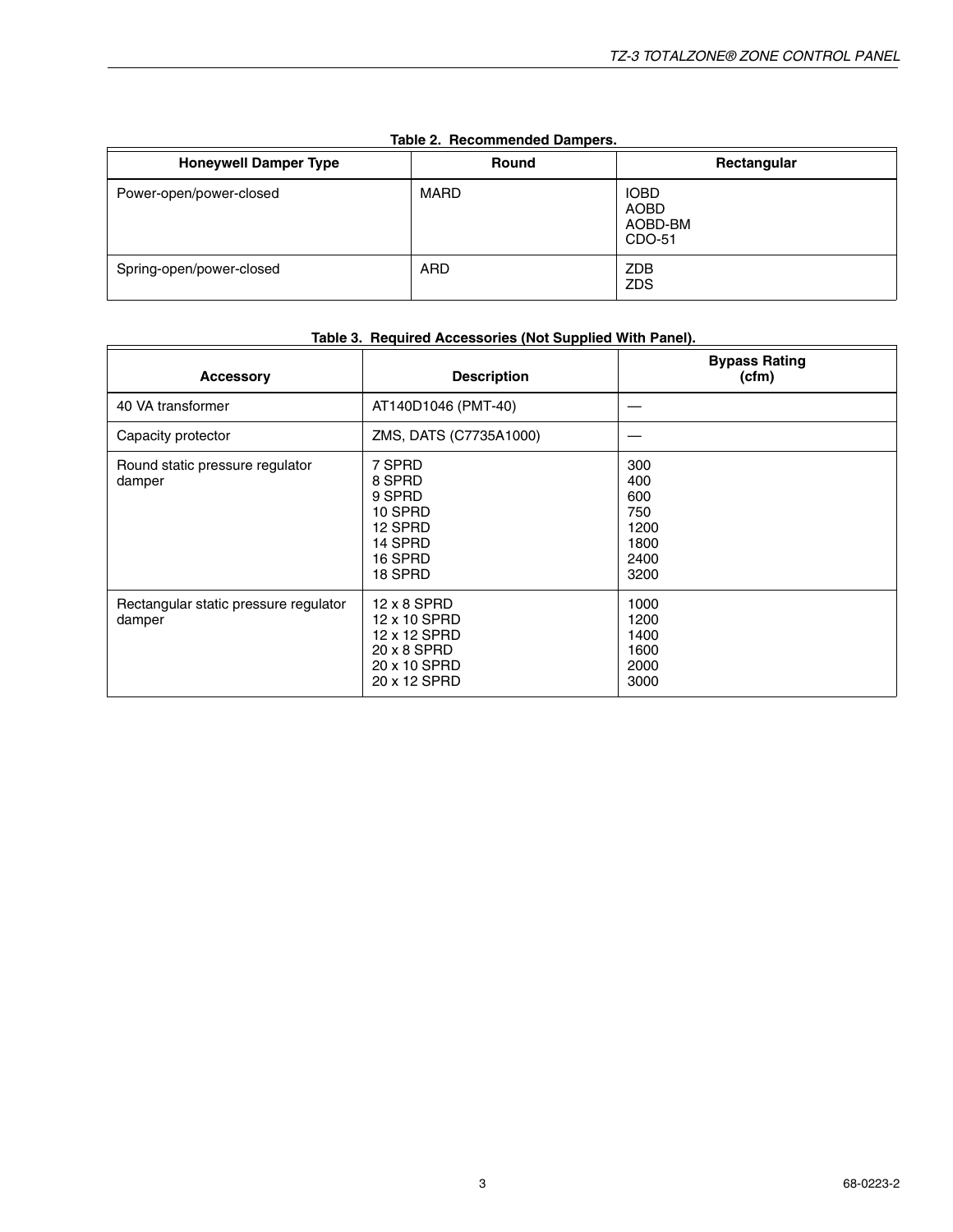# **INSTALLATION**

# **Mounting**

# **CAUTION**

**Equipment Damage Hazard. Do not mount TZ-3 inside HVAC equipment** Mount only on wall or on cold air return

- **1.** Mount the thermostats in each zone of the living space using the installation instructions provided with each thermostat.
- **2.** Mount the dampers in the ductwork using the installation instructions provided with each damper.
- **3.** Mount the TZ-3 zone panel near the HVAC equipment; locate it on a wall or on the cold-air return. See Fig. 2.
- **4.** Level the TZ-3 for appearance only.

# **Wiring**



**Can cause electrical shock or equipment damage.** Disconnect power before continuing installation.

Wiring must comply with applicable codes, ordinances, and regulations.

- **1.** Connect thermostats as shown in Fig. 3-5.
- **2.** Connect dampers as shown in Fig. 6-10.
- **3.** Connect the Discharge Air Temperature Sensor (not supplied) to the TL terminals.The wires are not polarized. See Fig.12.
- **4.** Connect Add-A-Zone panels (if used) to the AZ1 and AZ2 terminals. The AZ1 terminal on the TZ-3 must be wired to the AZ1 terminal on the TAZ panel. Similarly, the AZ2 terminal must be wired on the TZ-3 to the AZ2 on the TAZ. See Fig. 13.
- **5.** Connect the HVAC equipment to the EQUIP terminals on the panel. See Fig. 14-17.
- **6.** Connect a 40 VA, 24 volt transformer to TR1 (hot) and TR2 (common). This must be a dedicated transformer and any additional TAZ boards also each require a transformer. See Fig. 11.



**Fig. 2. TZ-3 mounting location.**

# **Wiring Diagrams (Fig. 3-17)**

### **Conventional Thermostats**

The C (common) terminal is used only on thermostats that require a common (for example:T8601). See Fig. 3. Wire the W2 terminal on a multi-stage thermostat (for example: T8624) to the W2 on the panel for second stage control from the thermostat. If the thermostat has a Y2 terminal, do not connect it to the panel.



**Fig. 3. Typical single-stage thermostat wiring.**

### **Heat Pump Thermostats**

Select a heat pump thermostat from Table 1. If the thermostat selected has a separate Y1 and W1, see Fig. 4. When using the thermostat to control the second stage of heat (W2), set DIP switch 5 to On, and DIP switch 1 to Off. Set both DIP switches 6 and 7 to Off.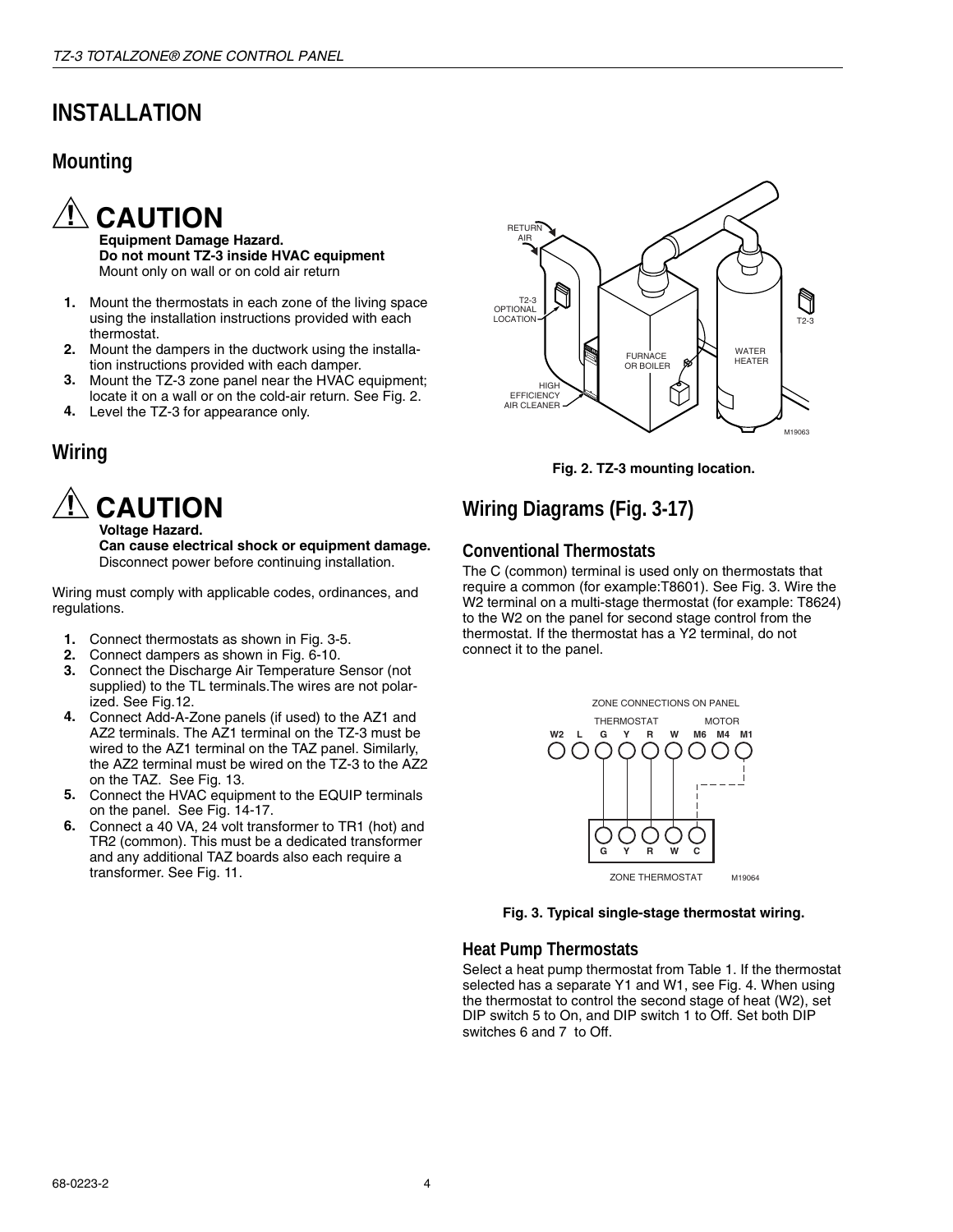

#### **Fig. 4. Heat pump thermostat with separate Y1 and W1 terminals and multi-stage thermostat wiring.**

If the thermostat selected has a single Y terminal, see Fig. 5. Select a single Y thermostat for each zone. See Table 1.

Set DIP switch 6 or 7 (not both) to the On position. Set switch 6 to On when B on the thermostat is wired to W on the panel. Set switch 7 to On when 0 on the thermostat is wired to W on the panel.

When using the zone thermostat to control the second stage of heat (W2), set DIP switch 5 to On, and DIP switch 1 to Off.



HEAT PUMP ZONE THERMOSTAT M19066



### **AOBD Dampers**

Wire the AOBD, AOBD-BM and IOBD Dampers to the panel as shown in Fig. 6. See Fig. 7 when using two dampers on one zone. When three or more dampers are controlled on one zone, a slave damper control relay (SDCR) is required.



**Fig. 6. AOBD single damper wiring.**



**Fig. 7. AOBD multiple damper wiring.**

### **ARD or ZD Dampers**

Wire the ARD or ZD Damper to the panel as shown in Fig. 8. Multiple dampers can be wired in parallel. When ARD or ZD damper is used, the zone LEDs switch directly from red to green (never amber).



**Fig. 8. ARD or ZD Damper wiring.**

### **MARD or CDO-51 Dampers**

Wire the MARD or CDO-51 Damper to the panel as shown in Fig. 9. These are floating control modulating dampers, but are controlled as two-position dampers on the TZ-3 panel.Two dampers can be wired in parallel.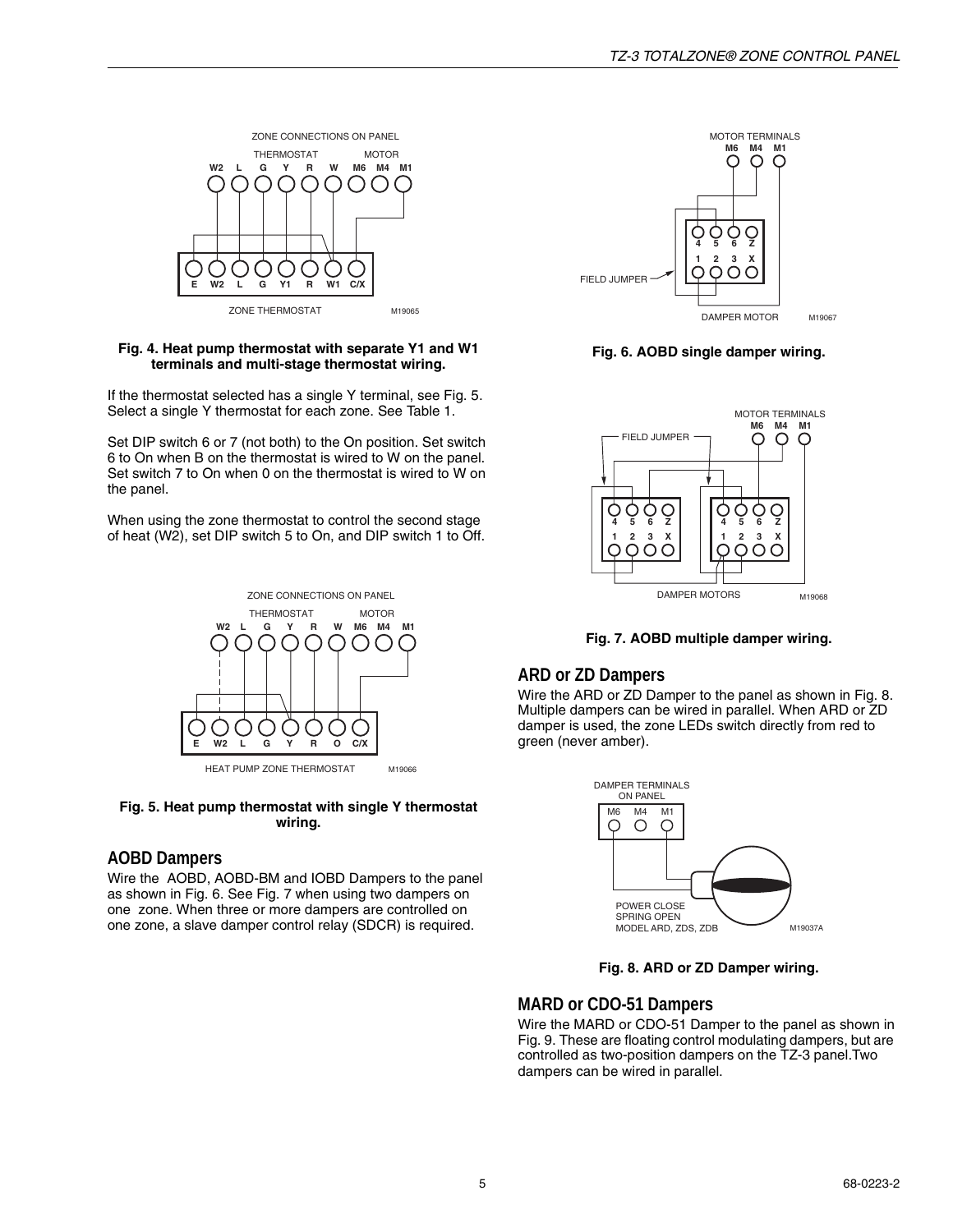

### **Fig. 9. MARD and CDO-51 Damper wiring.**

### **ML6161 Motor Actuator**

When the ML6161 Motor Actuator is used, wire as shown in Fig. 10. Wire the R8222 relay to prevent the damper LED from constantly lighting amber.



### **Fig. 10. ML6161 Damper Motor Actuator wiring.**

### **Transformer**

Wire the transformer to the panel as shown in Fig. 11.

NOTE: If the installation includes an Add-A-Zone panel, see the TotalZone Add-A-Zone Panels section.



**Fig. 11. Transformer wiring.**

### **Discharge Air Temperature Sensor**

Wire the C7735A or the ZMS to the panel as shown in Fig. 12.



### **Fig. 12. Discharge Air Temperature Sensor (C7735A or ZMS) wiring.**

### **Add-A-Zone Panel**

Wire the Add-A-Zone (TAZ) Panel to the TotalZone (TZ-3) Panel as shown in Fig. 13. Up to nine TAZ Panels can be wired to one TZ-3 panel. See Fig. 13.

Use 18-gauge thermostat wire for runs up to a maximum of 500 feet. Keep these wires at least 12 in. from line voltage wiring and equipment; otherwise, use shielded cable wiring.

### **IMPORTANT:**

When multiple panels are used, it is important that the transformers be in-phase. Check the phasing by measuring for 24V across the TR2 transformer terminals on each panel. There should be 0 Vac. If not, reverse the TR1and TR2 transformer wires on one of the panels and recheck.



**Fig. 13. TotalZone Add-A-Zone wiring.**

### **Conventional Equipment**

Wire the heating and cooling equipment to the equipment terminals on the TZ-3 Panel as shown in Fig. 14.

Electric Furnaces: Set DIP switch 8 to On to energize the fan with a call for heat.

Hydro-Air: Wire the zone valve or circulator relay to the W1 equipment terminal. (If the circulator relay has powered terminals, use an isolation relay.) Set DIP switch 8 to On to energize the fan with a call for heat.

Oil Heat: Wire an isolation relay on the W equipment wire to isolate the oil primary from the panel.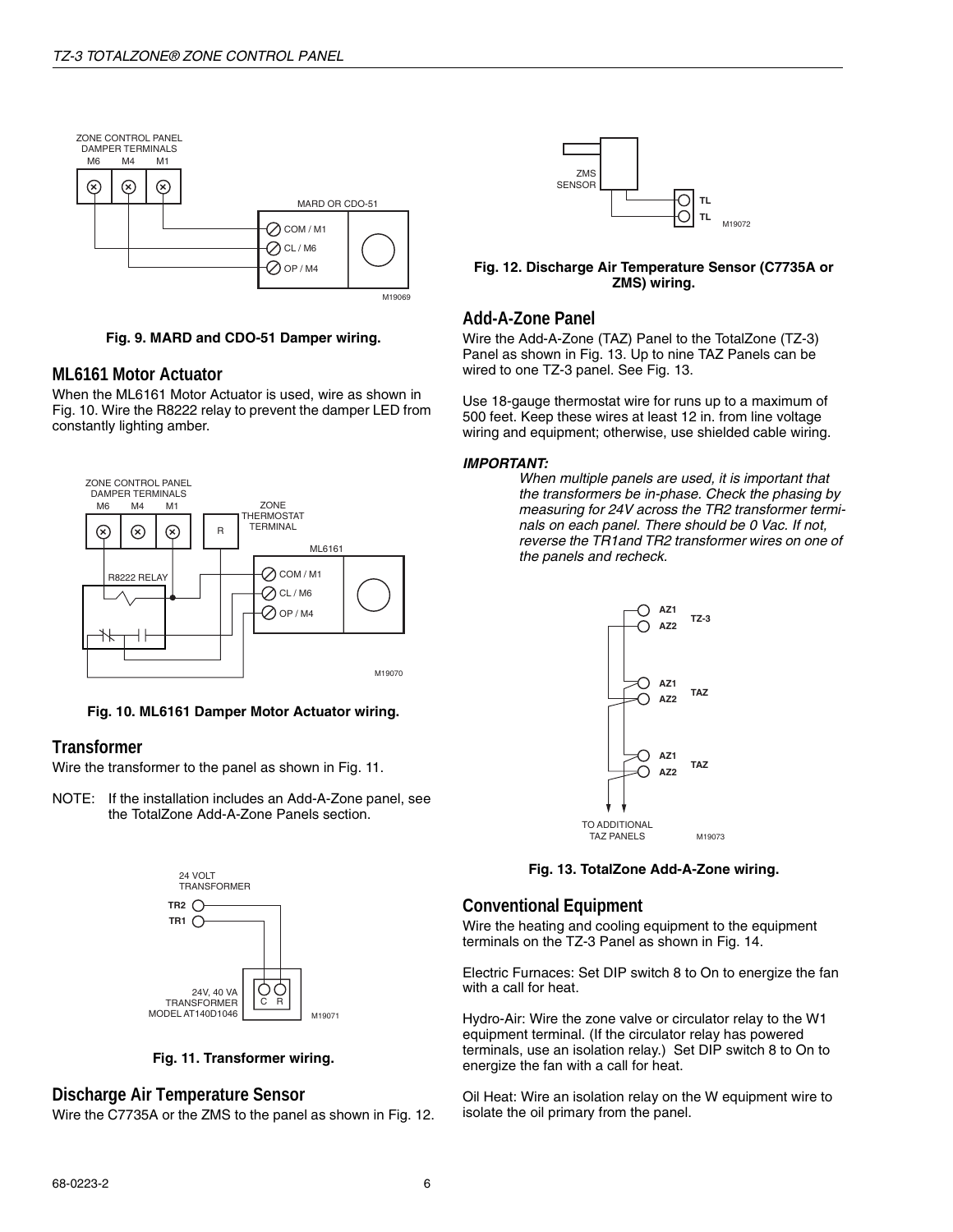#### Multi-Stage: Wire the equipment as shown in Fig. 14 using the W2 terminal for second stage of heat and the W3 terminal for third stage of heat. Wire the Y2 for second stage of cooling.





### **Heat Pump Equipment**

Wire the heat pump to the equipment terminals on the panel as shown in Fig. 15. Refer to manufacturer's instructions for additional wiring instructions and substitute the TZ-3 equipment terminals for the thermostat terminals shown.

### **IMPORTANT**

Some heat pump manufacturers (such as York and Trane) use the B terminal as the transformer common. Do not connect the common from the equipment to the zone control panel.

Two-speed Compressor: Wire the second stage compressor to both Y2 and W2. Wire the auxiliary heat to W3. Remove the two-stage emergency heat jumper and install a jumper from W3 to E.

Fossil Fuel Kits with Heat Pumps: Wire these systems like Fig.15 but use the manufacturer's fossil fuel kit. Wire the Trane XL 1800 and the TAYPLUS 103 as shown in Fig. 16. The recommended thermostat is theT8611G2051.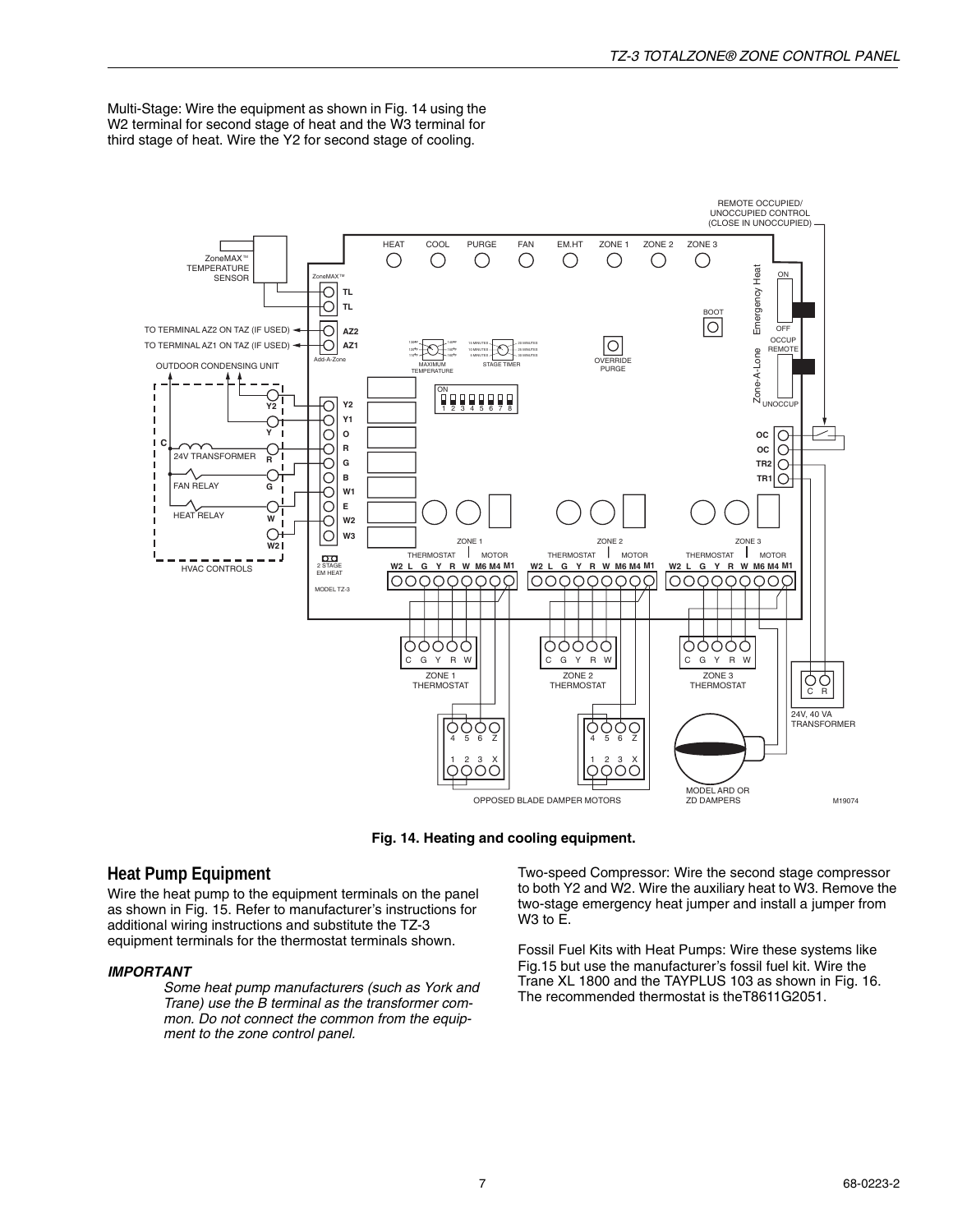

**Fig. 15. Heat pump with auxiliary heat wiring.**



**Fig. 16. Trane XL 1800 with TAYPLUS 103 in restricted mode wiring.**

### **Water Source Heat Pumps**

Wire the equipment, as applicable, to the TZ-3 as shown in

Fig. 17. Turn DIP switch number 8 to On for fan on in heat. Remove the two-stage emergency heat jumper.

.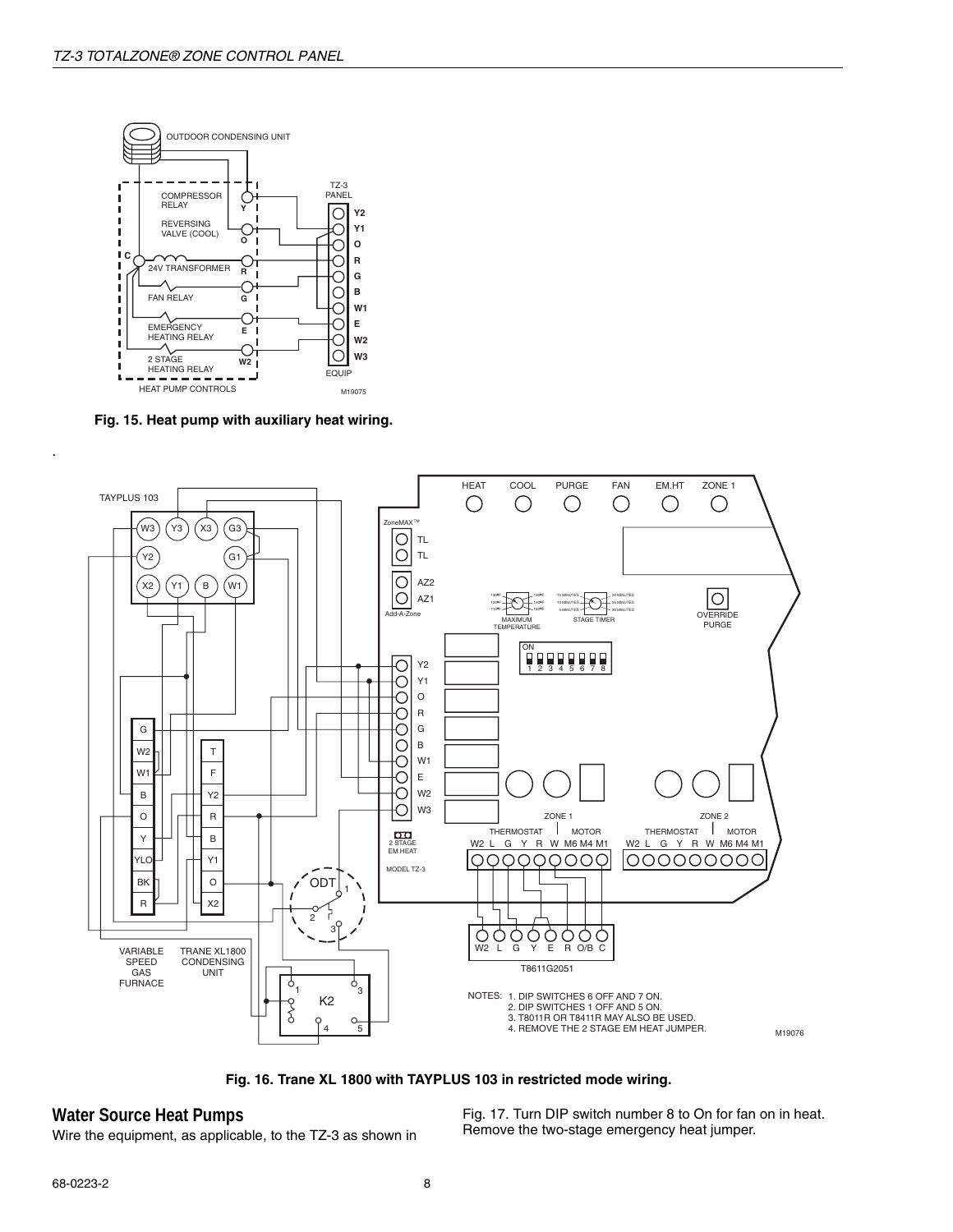Waterfurnace: Wire this system to the panel as shown in Fig. 17 except use two isolation relays on compressor wires W1, Y1 and W2, Y2.





# **STARTUP AND CHECKOUT**

After the installation is complete, verify correct operation as follows:

- **1.** Place the Em Heat switch in the Off (down) position.
- **2.** Place the Zone-A-Lone switch in the Occup/Remote (up) position.
- **3.** Verify that the DIP switches are set correctly. See Sequence of Operation section and Table 6 for correct configuration.
- **4.** Power up the TZ-3 and set the thermostats so no zones are calling. The board then enters the Purge mode where all dampers open and the fan operates for two or three and one-half minutes (configurable). (If there is no Discharge Air Temperature Sensor connected to the

panel, the Idle LED flashes seven times before entering the Purge mode.) Then the Idle LED turns red and each damper LED turns green.

- **5.** Set zone one thermostat to heat and raise the setpoint to call for heat. Verify that the heat LED is red and zone one damper remains green while the other damper LED turns red.
- **6.** Raise zone two setpoint to call for heat. Lower zone one setpoint to stop the call for heat to that zone. Verify that zone one LED turns red (it may be amber while moving) and zone two LED turns green.
- **7.** Repeat for zone three.
- **8.** Alternately, lower the setpoint to call for cooling.Verify that the green cool LED illuminates.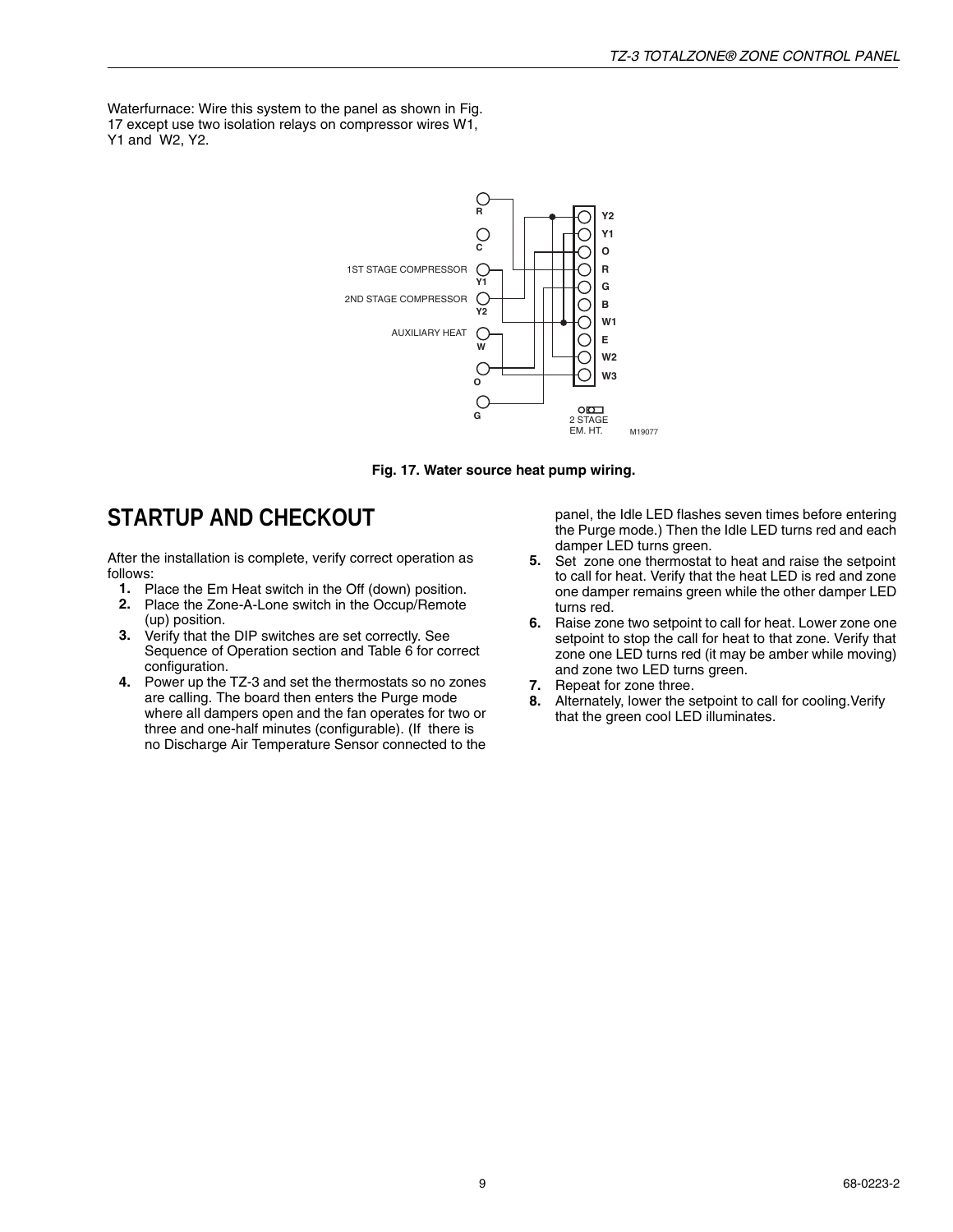# **OPERATION**

# **Sequence of Operation**

On a call for heating or cooling, the zone damper stays open to the calling zone, and the dampers close to the zones that are not calling. The TZ-3 panel brings on the heating or cooling and conditioned air is delivered to the calling zone until that zone is satisfied. When the call is satisfied, the system enters the Purge mode. This holds open the damper of the last zone calling and purges into that zone. The purge time can be set to three and one-half or two minutes. After purge, all dampers return to the Open position.

Any zone thermostat can call for heating or cooling. If there are co-existing calls for heat and cool, the panel first accepts the first call. Once that call is satisfied, or a maximum of 20 minutes has elapsed, the panel switches to allow the opposite call.

On a call for heating or cooling, the heat LED illuminates red or the cool LED illuminates green. The zone damper LED turns green for the zone calling, and the dampers in the zones not calling close and turn red. As AOBD dampers move, the LEDs turn amber.

### **Purge Mode**

At the end of every call for heat or cool, the panel enters a Purge mode that holds open the calling zone damper for three and one-half or two minutes. During this time, the panel or the HVAC equipment can operate the fan. Purge also serves as a time delay to prevent short cycling of the heating and cooling equipment after each call. Purge LED lights to signal that the system is in the Purge mode. Pressing the purge override button for two seconds overrides the Purge mode. Unless there is a new call for heat or cool during the Purge mode, all dampers are moved to the Open position at the end of purge.

| <b>DIP Switch</b><br><b>Number</b> | <b>Status</b> | <b>Purge Time</b> |
|------------------------------------|---------------|-------------------|
|                                    | Off           | 3.5 minutes       |
|                                    | ()n           | 2 minutes         |

| <b>DIP Switch</b><br><b>Number</b> | <b>Status</b> | <b>Fan Control</b>               |
|------------------------------------|---------------|----------------------------------|
|                                    | Off           | Panel control of fan<br>in purge |
|                                    | Οn            | HVAC control of fan<br>in purge  |

### **Individual Zone Fan Control**

When all zones are satisfied, the Fan switch of each thermostat controls the fan operation for that zone. When the Fan switch is in the On position, the fan is energized, and the dampers close to zones where the Fan switch is in the Auto position. If there is a call for heat or cool during this time, the circulation mode ceases, and the heat or cool call is honored. When the zone calling is satisfied, the circulation call resumes.

# **Single and Multi-Stage Operation**

The panel can control up to three stages of heating and two stages of cooling. The first stage is energized by the thermostat. The second stage of heating is brought on by the thermostat, timer, or number of zones calling. The third stage of heating is brought on by the timer or number of zones calling. The second stage of cooling is brought on by the timer or number of zones calling.

The following instructions show how to configure the panel for stage control.

If the equipment is single stage, set the DIP switches as follows:

| <b>DIP Switch Number</b> | <b>Status</b> |
|--------------------------|---------------|
|                          | ∩ff           |
|                          | าff           |

### **1st Stage by Thermostat, 2nd and 3rd Stages by Timer (Fig. 18)**

The thermostat controls the first stage of heat or cool. If the call is not satisfied by the first stage within the time set on the timer, the panel energizes the second stage. If the call for heat is not satisfied by the second stage within the time set on the timer, the panel brings on the third stage.

Set the DIP switches as follows:

| <b>DIP Switch Number</b> | <b>Status</b> |
|--------------------------|---------------|
|                          | Ωff           |
|                          | ገዙ            |





### **1st Stage by Thermostat, 2nd Stage Heat by Thermostat**

The thermostat controls the first stage of heat or cool and the second stage of heat. The timer controls the second stage of cool and third stage of heat. If the first and second stages combined do not satisfy the heat call within the time specified on the timer, the panel brings on the third stage of heat.

Set the DIP switches as follows: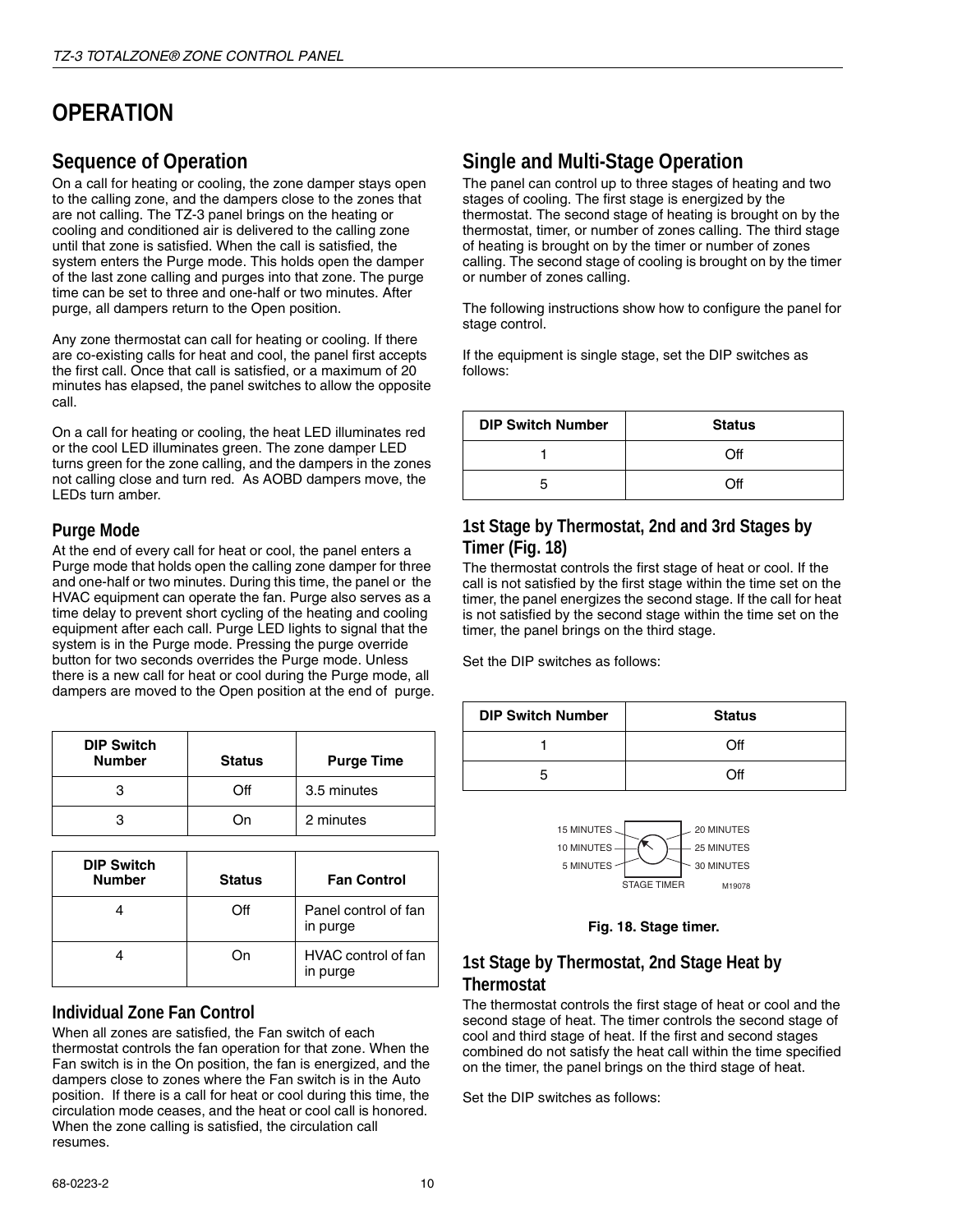| <b>DIP Switch Number</b> | <b>Status</b> |
|--------------------------|---------------|
|                          | Off           |
|                          | On            |

### **Stages Based On Number of Zones Calling**

The thermostat controls the first stage of heat or cool. The second stage of heat and cool and the third stage of heat are energized by the percentage of zones calling. See Table 4. Set the DIP switches as follows:

| <b>DIP Switch Number</b> | <b>Status</b> |
|--------------------------|---------------|
|                          | On            |
|                          | ∩ff           |

See Table 4 to determine the number of zones required to activate stages of equipment based on the number of zones in the system. Staging is based on the zones available in the system, not the number of zones used for the particular application. As zones satisfy, stages 2 and 3 drop out.

### **Table 4. Staging by Percentage of Zones Calling.**

| Number of                 | <b>Number of Zones Required</b> |                   |                   |
|---------------------------|---------------------------------|-------------------|-------------------|
| Zones in<br><b>System</b> | 2nd Stage<br><b>Heat</b>        | 3rd Stage<br>Heat | 2nd Stage<br>Cool |
| 3                         | 2                               | 3                 | 2                 |
| 4                         | 2                               | 3                 | 3                 |
| 5                         | $\overline{c}$                  | 4                 | 3                 |
| 6                         | 3                               | 5                 | 4                 |
| $\overline{7}$            | 3                               | 5                 | 4                 |
| 8                         | 3                               | 6                 | 5                 |
| 9                         | 4                               | 7                 | 5                 |
| 10                        | 4                               | 7                 | 6                 |
| 11                        | 4                               | 8                 | 6                 |
| 12                        | 5                               | 9                 | 7                 |

# **Thermostat Operation**

### **Conventional Thermostats**

Conventional (R,W,Y,G) heat/cool thermostats can be used with the TZ-3 to control single or multi-stage gas, electric or oil systems and heat pumps with auxiliary heat. The panel can be configured to control second stage heat and cool and third stage heat using a 5-30 minute panel, or staging can be controlled by the percentage of zones calling. The O and B equipment terminals are energized for changeover use with heat pumps.

### **Heat Pump Thermostats**

### **HEAT PUMP THERMOSTATS WITH SINGLE Y OUTPUT**

Heat pump thermostats can be used if thermostat control of 2<sup>nd</sup> stage is desired. Thermostats that have a single Y terminal for first stage heat and cool can be used. When selected, all thermostats must be similar.

If the thermostat energizes O on a call for cool, DIP switch 7 must be set to On and the O thermostat wire connected to W on the thermostat connections for that zone. If the thermostat energizes B on a call for heat, DIP switch 6 must be set to On and the B wire connected to W on the panel. In either case, the O is always energized to the equipment in cooling, and the B is always energized to the equipment in heating.

### **IMPORTANT**

Be sure DIP switches 6 and 7 are never both in the On position.

#### **HEAT PUMP THERMOSTATS WITH SEPARATE Y1 AND W1 TERMINALS**

Use heat pump thermostats with separate Y1 and W1 terminals for first stage heat and cool. Keep DIP switches 6 and 7 in the Off position when thermostat O or B wire is not used.

### **Emergency Heat Control**

Emergency heat is defined as using an auxiliary heat source without using the heat pump. When the Em Heat switch or a thermostat puts the panel in the emergency heat mode, the heat pump is locked out and calls for heat are sent to the E terminal.

A heat pump thermostat can also control emergency heat from the thermostat system switch. An L terminal energized during the emergency heat mode is required. The recommended heat pump thermostats all have hot L terminals. See Table 1.

The two stage Em heat jumper connects W2 and E. Jumper both pins to energize the W2 equipment on a call for emergency heat. When E is a different source of heat than W2, remove the jumper (for example, two-stage heat pump with electric heat strip auxiliary heat ). The jumper is located below the equipment terminals on the lower-left corner of the panel.

### **Multi-Stage Thermostats**

Use multi-stage thermostats to control two stages of heat via W1 and W2 thermostat terminals. Control the third stage of heat through the stage timer built into the panel. Control the second stage of cooling with the timer.

### **Manual and Automatic Changeover Thermostats**

Automatic changeover thermostats provide automatic changeover by zone. Manual changeover thermostats heat or cool based on the mode of each zone thermostat.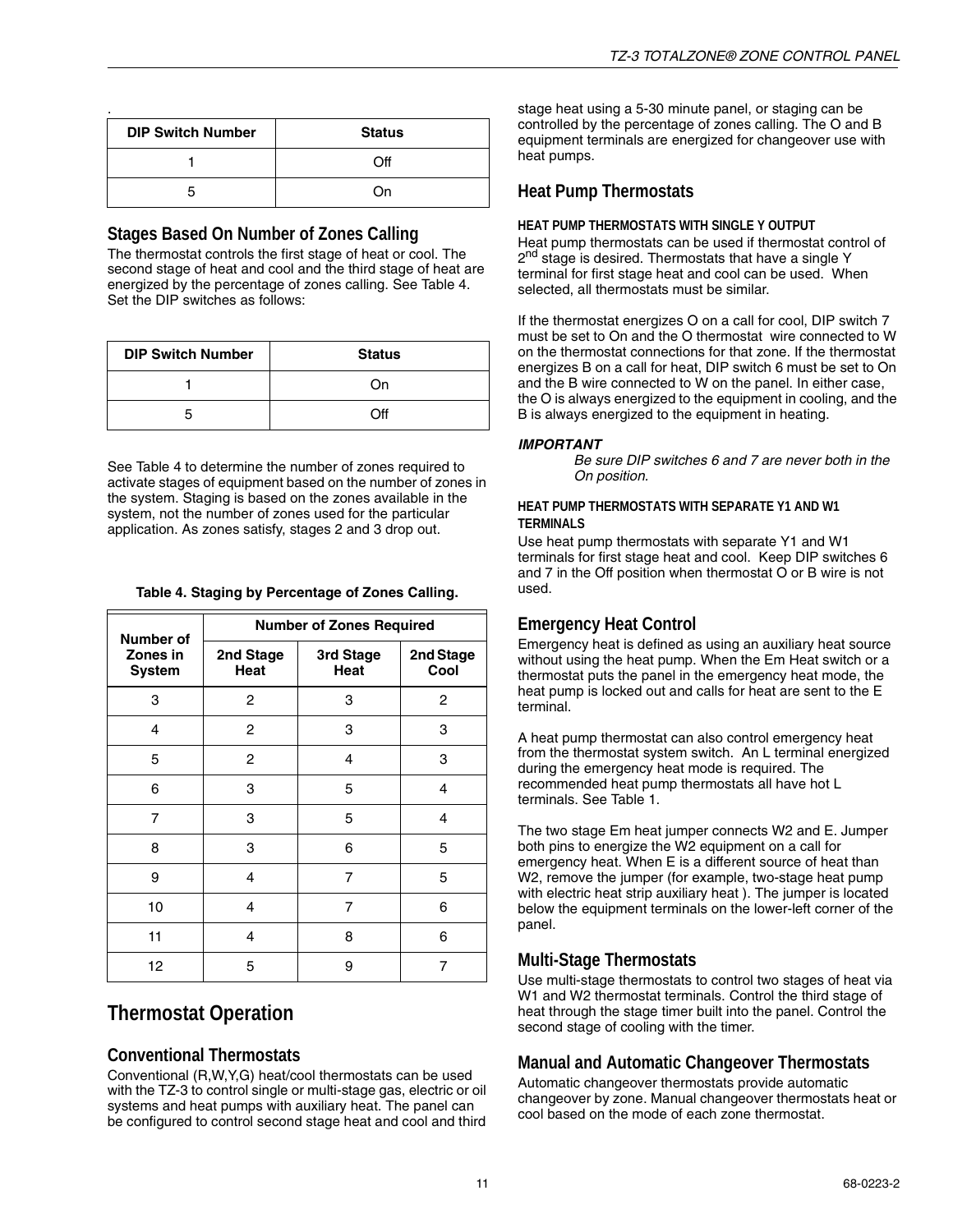### **Rebooting Microprocessor**

Certain conditions can hang up the microprocessor. To reset it, press and release the Boot button. The system reboots and enters the Purge mode.

### **Discharge Air Temperature Sensor**

The Discharge Air Temperature Sensor (not included) is a supply-duct-mounted temperature probe used to control capacity and prevent over-heating or coil-icing. The sensor attaches to the TL terminals on the panel.

Set the high limit temperature on the maximum temperature dial on the panel, located left of the stage timer. See. Fig. 19. Set the temperature from 110 °F to 160°F in ten-degree increments. The recommended setting for fossil fuel/ electric systems is 160°F (default factory setting). For heat pump systems, the recommended setting is 120F.

The cooling temperature limit can be set at 40°F or 48°F.





### **IMPORTANT**

Be sure the Discharge Air Temperature Sensor wiring does not run parallel with line voltage wiring unless more than 12 in. of separation exists or shielded cable is used.

Use DIP switch 2 to change cooling limit settings.

| <b>Dip Switch</b> | <b>Status</b> | Cooling<br><b>Temperature</b><br>Limit |
|-------------------|---------------|----------------------------------------|
|                   | Off           | $40^{\circ}$ F                         |
|                   |               | 48°F                                   |

If the system trips due to exceeding a high or low temperature limit, the heating or cooling system shuts down and the fan continues running to purge the conditioned air from the plenum.

When the low limit is tripped, the Cool LED flashes until it resets. When the high limit is tripped, the Heat LED flashes until it resets.

Once the temperature recovers by ten degrees, the equipment run resumes.

### **Zone-A-Lone Switch**

When the Zone-A-Lone switch is in the occupied position and the OC/OC terminals are not used, the system functions as a normal zone control system. When switched to the unoccupied position, all dampers are opened and all requests for heat, cool, or fan, except from zone one, are not honored. The zone one thermostat becomes the controlling thermostat for the entire system. During long unoccupied periods, one thermostat can be set back instead of adjusting each zone thermostat in the building.

The T8601D2027 and T8611G2051 include two OC terminals. When wired to the TZ-3 OC terminals, and with the Zone-A-Lone switch in the occupied position, the board enters the unoccupied mode during the Leave and Sleep programs. This feature requires two extra wires to the Zone 1 thermostat.

# **Circuit Breaker Protection**

A built-in thermal circuit breaker protects the TotalZone panel. This circuit breaker protects the panel against shorts in the thermostat and damper wiring and the remote occupied/ unoccupied switch. It does not protect against shorts in the wiring of the HVAC equipment into the panel.

When the circuit breaker is tripped, none of the LEDs illuminate and the yellow rectangular component located to the left of the TR1 and TR2 terminals is hot to the touch. Remove power to the panel for at least ten seconds to allow the circuit breaker to cool off and reset. To eliminate the short, verify the dampers and thermostat wiring.

### **Fan On In Heat**

The system blower can be set to come on with a call for heat as required for hydro-air, heat pump, or electric heat systems. Set the blower using DIP switch 8.

| <b>DIP Switch 8</b> | <b>Fan Control</b> |
|---------------------|--------------------|
| Ωff                 | <b>HVAC</b> system |
| On                  | Fan on in heat     |

# **TotalZone Add-A-Zone Panels**

Using TotalZone Add-A-Zone Panels, the system can be expanded to up to 30 zones. There are three models: TAZ-1, one zone; TAZ-2, two zone; and TAZ-3, three zone. Two wires are required to connect the TAZ to the TZ-3.

### **IMPORTANT:**

When multiple panels are used, it is important that the transformers be in-phase. Check the phasing by measuring for 24V across the TR2 transformer terminals on each panel. There should be 0 Vac. If not, reverse the TR1and TR2 transformer wires on one of the panels and recheck.

See Fig. 13 and the TAZ installation instructions for more information.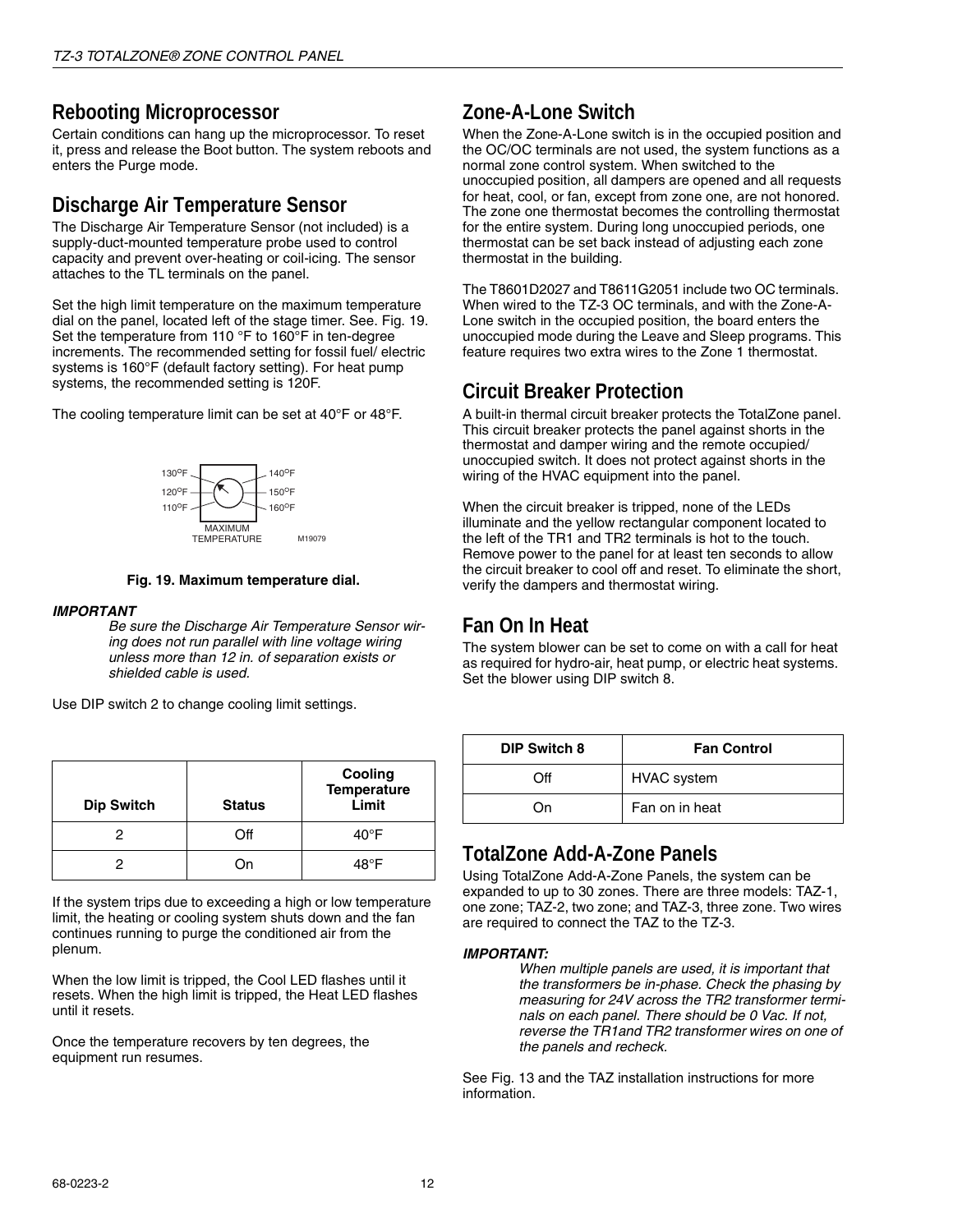# **TROUBLESHOOTING**

| Symptom                                           | <b>Possible Cause</b>            | <b>Action</b>                                                                                                            |  |
|---------------------------------------------------|----------------------------------|--------------------------------------------------------------------------------------------------------------------------|--|
| No LEDs are Illuminated                           | No power to the board.           | Check for 24 Vac (±10%) across TR1 and TR2                                                                               |  |
|                                                   | Shorted wire.                    | Check fuse. If hot, a short exists in thermostat, damper,<br>or Zone-A-Lone wiring.                                      |  |
| Damper LEDs on, but no<br>other LEDs illuminated. | Insufficient voltage.            | Check for 24 Vac (±10%) across TR1 and TR2.                                                                              |  |
|                                                   | Incorrect configuration.         | Check jumpers and DIP switches for correct<br>configuration.                                                             |  |
| <b>Erratic Operation</b>                          | Emergency Heat switch on.        | Turn off (down) Emergency Heat switch.                                                                                   |  |
|                                                   | Zone-A-Lone Feature on.          | Turn off (up) Zone-A-Lone.                                                                                               |  |
| Heat pump operates                                | Incorrectly wired.               | Verify that W1 and Y1 equipment terminals are jumped.                                                                    |  |
| incorrectly or not at all.                        | Incorrectly configured.          | Verify DIP switches 6 and 7 are correctly set for the type<br>of thermostat used.                                        |  |
| Heat LED flashing.                                | High limit reached.              | LED stops flashing with ten-degree fall.                                                                                 |  |
| Cool LED flashing.                                | Low limit reached.               | LED stops flashing with ten-degree rise.                                                                                 |  |
| Idle LED flashes five times<br>on bootup.         | ZMS problem or not<br>connected. | Verify that ZMS (if any) is connected, and wired<br>correctly.                                                           |  |
| <b>Idle LED flashes</b><br>continuously           | ZMS failure.                     | Check for dc voltage across TL terminals:<br>If $0$ volt = short.<br>If 1 volt = open.<br>If $.2$ to $.8$ volt = normal. |  |
| Add-A-Zone not operating.                         | Incorrectly configured.          | Verify DIP switch settings on the TAZ panels.                                                                            |  |
|                                                   | Incorrectly wired.               | Check AZ1and AZ2 for correct wiring.                                                                                     |  |
|                                                   |                                  | Be sure that AZ1 and AZ2 are at least 12 in. from line<br>voltage wiring.                                                |  |
|                                                   |                                  | Be sure the transformers are in-phase.                                                                                   |  |

### **Table 5. Troubleshooting.**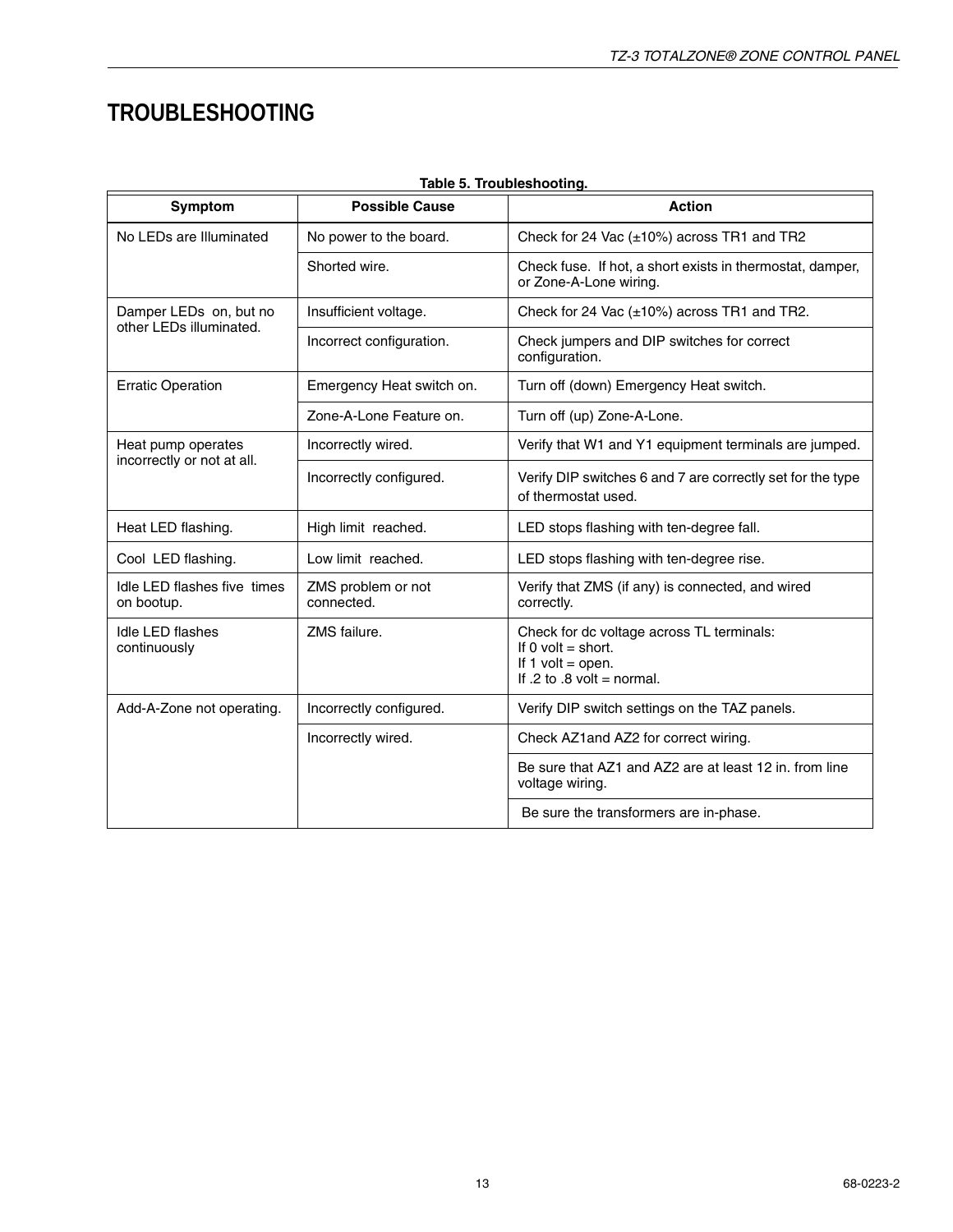| <b>DIP Switch</b> | <b>Function</b>                        | Off (default)                                                                 | On                                               |
|-------------------|----------------------------------------|-------------------------------------------------------------------------------|--------------------------------------------------|
|                   | Staging by number of zones<br>calling. | Stages timer or thermostat<br>controlled.                                     | Stages controlled by number of zones<br>calling. |
| 2                 | ZMS low limit.                         | $40^{\circ}$ F                                                                | $48^{\circ}$ F                                   |
| 3                 | Purge mode timing.                     | Three and one-half minutes.                                                   | Two minutes.                                     |
| 4                 | Fan control during purge.              | Controlled by panel.                                                          | HVAC equipment controlled                        |
| 5                 | Control of W2 outpu.t                  | Timer controlled.                                                             | Controlled by W2 from thermostat,                |
| 6                 | Cool changeover from<br>thermostat.    | Not using B on single Y<br>thermostats; or using<br>conventional thermostats. | Using B on single Y thermostat.                  |
| 7                 | Heat changeover from<br>thermostat.    | Not using O on single Y<br>thermostats; or using<br>conventional thermostats. | Using O on single Y thermostat.                  |
| 8                 | Fan control in heat.                   | Fan controlled by panel in cool<br>and HVAC equipment in heat.                | Panel in heat and cool controlling fan.          |

|  |  | Table 6. DIP Switch Settings and Functions. |
|--|--|---------------------------------------------|
|  |  |                                             |

### **Table 7. LED Indicators.**

| <b>LED</b> | Color         | <b>Illuminated</b>                                         | <b>Not Illuminated</b>       | <b>Flashing</b>                      |
|------------|---------------|------------------------------------------------------------|------------------------------|--------------------------------------|
| Heat       | Red           | Heat call                                                  | No heat calls.               | High limit reached                   |
| Cool       | Green         | Cool call                                                  | No cool calls.               | Low limit reached                    |
| Purge      | Amber         | Purge mode                                                 | Not in Purge mode.           | ZMS failure                          |
| Idle       | Red           | No calls                                                   | Call for heat, cool, or fan. | Initial powerup without ZMS<br>wired |
| Fan        | Green         | Fan only call                                              | No fan only call.            |                                      |
| EM Heat    | Red           | <b>Emergency Heat mode</b>                                 | Not in emergency Heat mode.  |                                      |
| Zone 1,2,3 | Zone<br>1,2,3 | Green-open<br>Red-closed<br>Amber-moving (some<br>dampers) |                              |                                      |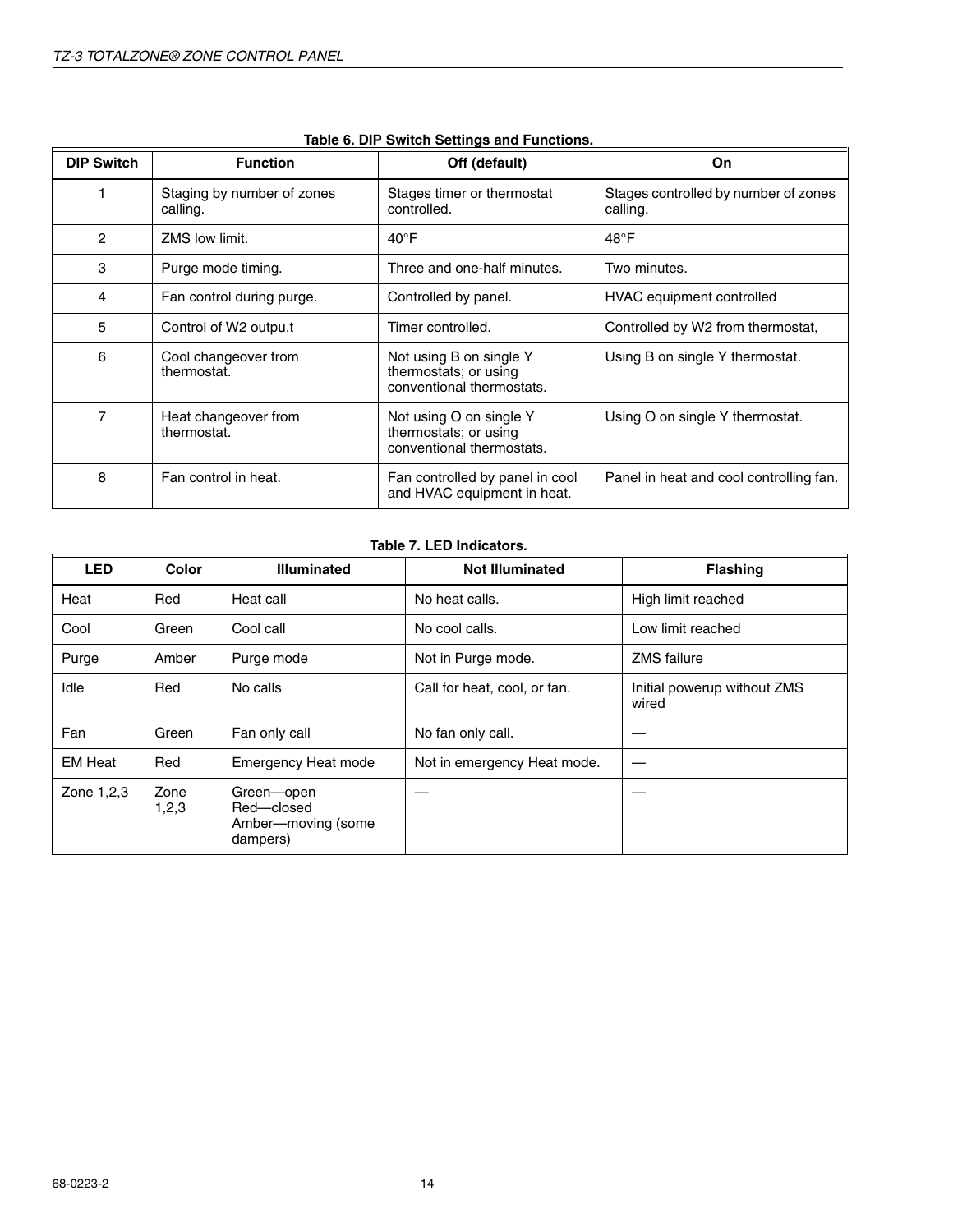

See Fig. 20 for TZ-TotalZone Zone Control Panel.

**Fig. 20. TZ-3 TotalZone Zone Control Panel.**